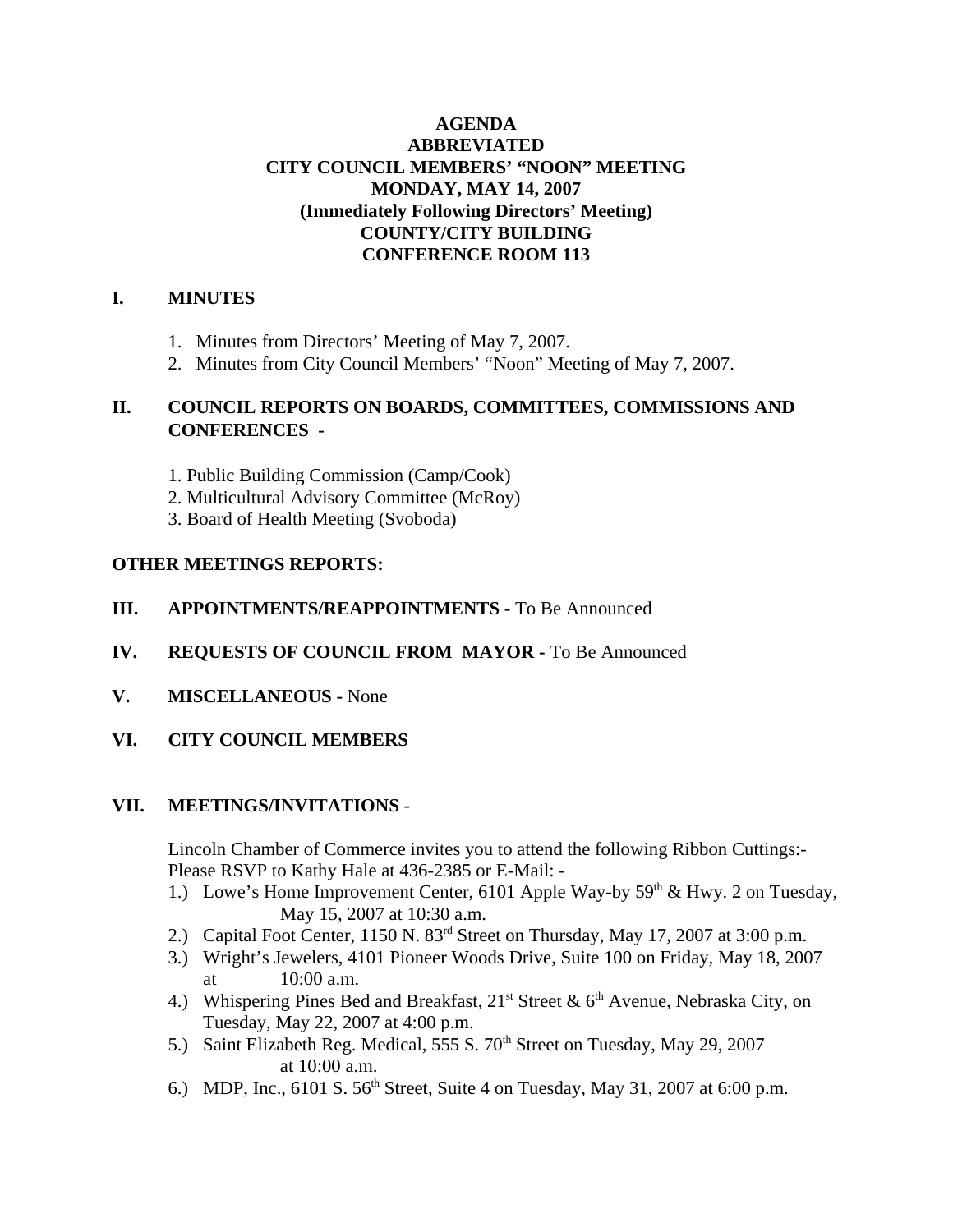- 7.) Libations/The Grand Room, 317 S. 11<sup>th</sup> Street on Friday, June 1, 2007 at 4:00 p.m.
- 8.) Nebraska Children & Families Foundation, 215 Centennial Mall So., Suite 200 on Tuesday, June 12, 2007 at 5:15 p.m.
- 9.) Community Blood Bank, 2700 Fletcher on Thursday, June 14, 2007 at 3:30 p.m.
- 10.) Pfeiffer Studio, 3601 Calvert Street, #26 on Thursday, June 28, 2007 at 3:30 p.m.
- 11. Lincoln Police Department cordially invites you to the Nebraska Law Enforcement Officer Memorial Ceremony observance on Tuesday, May 15, 2007 at 12:00 (Noon) on the east steps of the Justice and Law Enforcement Center, 575 South 10<sup>th</sup> Street -Reception will follow immediately after the ceremony in classrooms A and B at the Police Department - RSVP - (See Invitation)
- 12. Lincoln Chamber of Commerce Executive Reception on Tuesday, May 15, 2007 from 4:30 p.m. to 5:30 p.m. at Lincoln Chamber of Commerce, 1135 "M" Street, 3rd floor - RSVP by May  $14<sup>th</sup>$  to Jaime Henning by e-mail - (See Invitation)
- 13. Youth Leadership Lincoln XI Graduation Dinner on Wednesday, May 16, 2007 at BryanLGH East Plaza, 1500 South  $48<sup>th</sup>$  Street - 6:00 p.m., Reception - 6:30 p.m., Dinner - 7:00 p.m., Program - Cost: \$20.00/person - RSVP by May  $11<sup>th</sup>$  to 441-4664 - (See Invitation)
- 14. The Capital Humane Society Board of Directors- 21<sup>st</sup> Annual Animal Awareness and Recognition Dinner on Thursday, May 17, 2007 at the Holiday Inn Downtown, 141 North  $9<sup>th</sup> Street - 6:00 p.m., Cash Bar - 6:00 p.m., Silent auction begins - 6:45 p.m.,$ Dinner, A Live Dessert Auction - Cost: \$25.00 each/Dinner - RSVP by May 11<sup>th</sup> with menu choice - (See Invitation)
- 15. A Homestead Celebration -Dedication of the Heritage Center- Join the National Park Service as Homestead National Monument of America "Proves Up" on Sunday, May 20, 2007 - at the Holiday Inn Express Convention Center, 4005 North  $6<sup>th</sup>$  Street, Beatrice, NE - 1:00 p.m., Homestead Heritage Center Dedication Ceremony Begins - 3:00 p.m., Heritage Center Opens - 3:00 p.m. to 7:00 p.m., Special Events Throughout the Monument - RSVP by May  $11<sup>th</sup>$  - (See Invitation)
- 16. NeighborWorks Lincoln Join us as we celebrate the completion of our  $21<sup>st</sup>$  High School House, 2401 SW Soukup on Thursday, May 24, 2007 - 5:30 p.m., Recognition of Student Builders - 477-7181 - (See Invitation)
- 17. Spring 2007 Lincoln Police Department Academy Graduation and Awards Ceremony on Wednesday, May 30, 2007 at 7:00 p.m. at The Cornhusker Hotel, Grand Ballroom, 333 S. 13<sup>th</sup> Street - Reception Following - (See Invitation)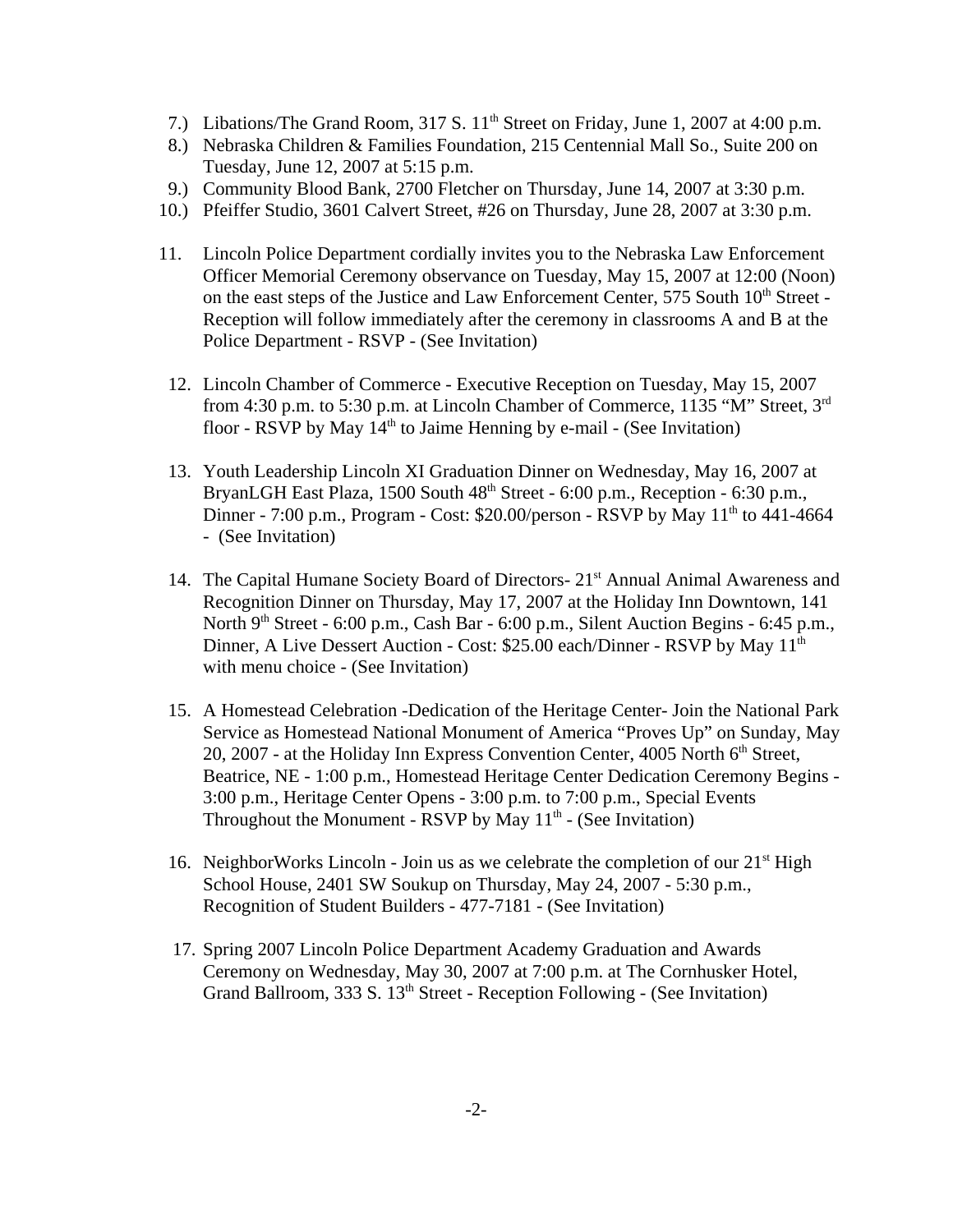- 18. Lux Center For The Arts A Celebration of Local Artisan Culture on Saturday, June 2, 2007 at 6:00 p.m. at the Spring Creek Prairie Audubon Center, 11700 SW 100<sup>th</sup> Street - RSVP by May  $23<sup>rd</sup>$  - (See Invitation)
- 19. The 29th Annual celebration of the 2007 Mayor's Arts Awards on Wednesday, June 6, 2007 at the Lied Center for Performing Arts - 5:30 p.m., Reception (cash bar) - 6:30 p.m., Dinner - 7:15 p.m., Awards Ceremony - Cost: \$50.00/person - RSVP by May  $23^{rd}$  - (See Invitation)
- 20. Lowe's of Lincoln invites you to be a special guest at ribbon-cutting ceremony and grand opening on Tuesday, May 15, 2007 at 10:30 a.m. at Lowe's, 6101 Apples Way, Lincoln - RSVP to Craig at 42-3660 - (See Invitation)

#### **VIII. ADJOURNMENT**

ca051407/tjg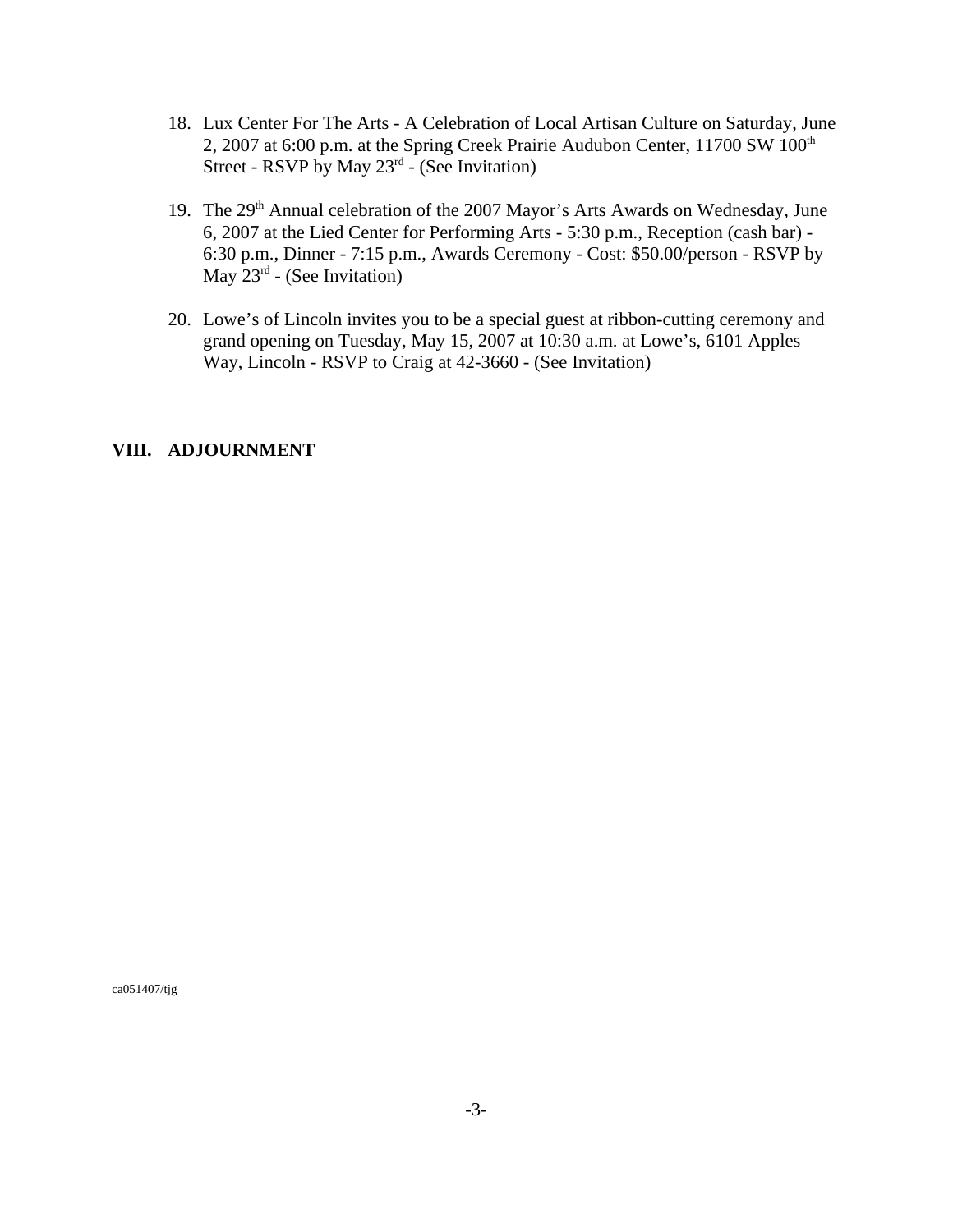# **CITY COUNCIL NOON MEETING MINUTES MONDAY, MAY 14, 2007**

**Council Members Present:** Patte Newman, Chair; Dan Marvin, Vice-Chair; Jon Camp; Jonathan Cook; Robin Eschliman; Annette McRoy and Ken Svoboda.

**Others Present:** Mark Bowen, Mayor's Chief of Staff; Ann Harrell, Administrative Aide to the Mayor; Doug Emery, Council Member Elect; John Spatz, Council Member Elect; Coby Mach, LIBA; Mary Meyer, Clerk; and other interested parties.

Chairman Newman convened the meeting at 11:10 am

Announcement of the Nebraska Open Meetings Act posted on the back wall of Room 113.

### **I. MINUTES**

1. Minutes from Directors' Meeting of May 7, 2007. 2. Minutes from City Council Members' "Noon" Meeting of May 7, 2007. Chairman Newman called for approval of the above minutes. With no corrections minutes approved by acclamation.

## **II. COUNCIL REPORTS ON BOARDS, COMMITTEES, COMMISSIONS AND CONFERENCES**

### **Public Building Commission (Cook)**

Cook stated an important issue discussed at the PBC meeting was water service to the Court House Plaza, from one, to one and a half, or two inches. The Commission talked about an upgrade in the Chambers and Luxford brought forth a proposal to replace the big, bulky, obsolete monitors. To repair these monitors it would take six (6) months to get parts, after sending to Des Moines for repairs. Would replace with flat screens of 42" to 50". The PBC members were not sure this was the optimal proposal and consider looking at other options.

Cook said the auditor contract, with Land and Associates, was discussed. The company also worked for Omaha, the Douglas County Public Building Commission. The last auditor was very slow in presenting a report to us, and approximately six (6) months overdue at the State, which was very embarrassing.

Cook commented the Commission wanted the Fund 67 shortage mentioned, for budget time. Fifty thousand had been cut and the Public Building Commission's request for money is really on par for needs, and when cut it means struggling to do even the basic services, like lawn mowing or snow shoveling on properties they manage for us. Will send a request this year asking for \$2,000 more then requested last year. The cost hasn't increased a lot, but they want us to realize how important it is and if money is cut would be very hard to replace or make up.

Cook stated another discussion was on the north parking lot. The gate goes up at 5:00 pm and when people attend night meetings know they can leave the lot without paying or having a coupon. The trouble is the fact that we have received numerous complaints from people who pay to park in the lot, usually city employees, not having space. People from surrounding businesses, and buildings, are seen parking in the lot and then leaving after 5:00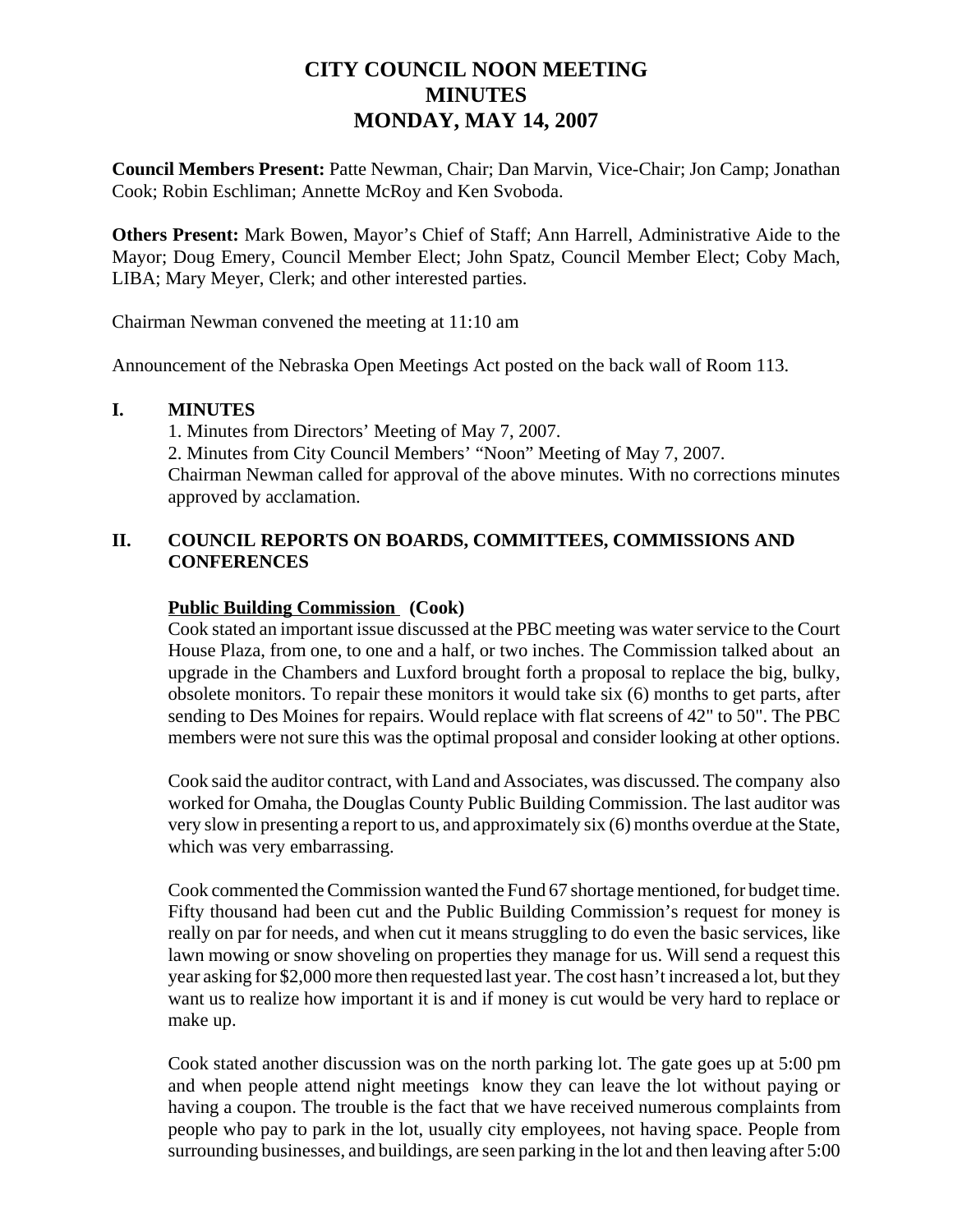pm when it's free with the gate up. The Commission decided to start a policy of leaving the gate down for random amounts of time. May raise the gate at 5:00 pm, or 7:00 pm or whenever, and anyone having an evening meeting in this building will need to hand out parking cards, coupons. The PBC is looking into the possibility that on days when night meetings are scheduled the gate could be raised.

Newman asked if it is normal to pay to park in the lot on Saturdays? Bowen replied people do pay on football Saturdays.

Marvin asked for explanation on how someone would know, do they pull a ticket out when entering? Cook replied they are charged \$5.00 when they leave, if they don't have a ticket /coupon, which is obtained from the City or County. Cook added this discussion is antidotal and there are no specific numbers, just complaints of no space. But does make sense that if the gate is always up at 5:00 pm you could park free all day. Will see how it works with the random gate arrangement and then decide.

Cook stated the last item was the extension of their lease on the 233 Building, the State Patrol, which is the old police department building.

## **Multicultural Advisory Committee (McRoy)**

McRoy stated they had a bus system review noting the changes occurring, and thought possibly to get the word out through public hearings. Also, the Mayor gave out keys to the City. After announcement of no meetings for the next two months discussed some upcoming ethnic festivities. The Committee then requested a Council Member be appointed to join their committee.

### **Board of Health (Svoboda)**

Svoboda stated the Board of Health will have some new appointments coming forward on the Air Quality Control Commission, probably within the next few weeks. Also, small changes are being made to the Air Quality codes, which is reaction to what the State has done.

Svoboda added there will also be some revisions coming forward on the food sanitation codes, which will be minor.

# **OTHER MEETINGS REPORTS:**

**III. APPOINTMENTS/REAPPOINTMENTS** Bowen stated none at this time.

# **IV. REQUESTS OF COUNCIL FROM MAYOR**

Bowen stated the room is reserved for the luncheon today beginning at 11:30 am.

### **V. MISCELLANEOUS**

# **VI. CITY COUNCIL MEMBERS**

**COOK** - No Comments